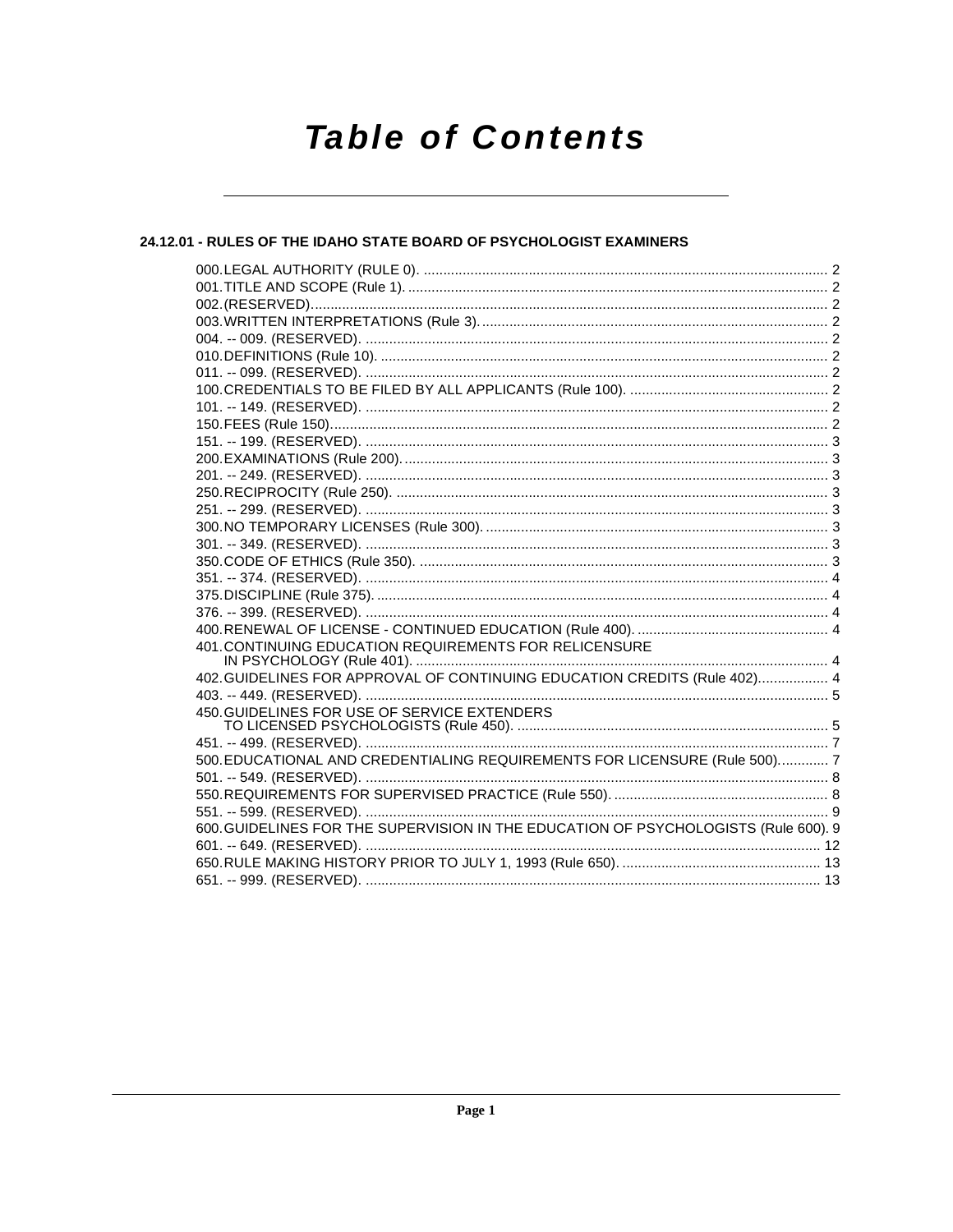### **IDAPA 24 TITLE 12 Chapter 01**

# <span id="page-1-0"></span>**24.12.01 - RULES OF THE IDAHO STATE BOARD OF PSYCHOLOGIST EXAMINERS**

### <span id="page-1-1"></span>**000. LEGAL AUTHORITY (RULE 0).**

These rules are hereby prescribed and established pursuant to the authority vested in the Idaho State Board of Psychologist Examiners by the provisions of Section 54-2305, Idaho Code. (7-1-93)

### <span id="page-1-2"></span>**001. TITLE AND SCOPE (Rule 1).**

These rules shall be cited as IDAPA 24.12.01, "Rules of the Idaho State Board of Psychologist Examiners". (7-1-93)

### <span id="page-1-3"></span>**002. (RESERVED).**

### <span id="page-1-4"></span>**003. WRITTEN INTERPRETATIONS (Rule 3).**

The board may have written statements which pertain to the interpretation of the rules of this chapter. Such interpretations, if any, are available for public inspection and copying at cost in the main office of the Bureau of Occupational Licenses. (7-1-93) Occupational Licenses.

<span id="page-1-5"></span>**004. -- 009. (RESERVED).**

### <span id="page-1-16"></span><span id="page-1-6"></span>**010. DEFINITIONS (Rule 10).**

<span id="page-1-13"></span>**01. Board**. The Idaho State Board of Psychologist Examiners as prescribed in Section 54-2301, Idaho  $\text{Code.}$  (7-1-93)

<span id="page-1-7"></span>**011. -- 099. (RESERVED).**

### <span id="page-1-15"></span><span id="page-1-8"></span>**100. CREDENTIALS TO BE FILED BY ALL APPLICANTS (Rule 100).**

<span id="page-1-14"></span>**01. Completed Application**. An application shall be completed by all applicants for licensure upon a form prescribed by the State Board of Psychologist Examiners. (7-1-93)

<span id="page-1-20"></span>**Official Transcripts**. All applicants shall arrange for official transcripts of all credits earned, at each approved college or university, to be transmitted by the registrars of the educational institutions directly to the board. (7-1-93)

<span id="page-1-19"></span>**03.** Letters Of Reference. Letters of reference, regarding the character, training, and experience of the shall be returned to the board by the references before decision is rendered on the application. (7-1-93) applicant shall be returned to the board by the references before decision is rendered on the application.

<span id="page-1-21"></span>**Post Graduate Experience**. One (1) of the two (2) years of post-graduate experience as required by Section 2307(b), Idaho Code, (not the internship) may be pre-doctoral. The second year must be post-doctoral work under appropriate supervision.

### <span id="page-1-9"></span>**101. -- 149. (RESERVED).**

<span id="page-1-10"></span>**150. FEES (Rule 150).**

<span id="page-1-18"></span><span id="page-1-11"></span>

| 01. | <b>Annual Renewal Fee.</b> Annual renewal fee - two hundred dollars (\$200). | $(7-1-98)$ |
|-----|------------------------------------------------------------------------------|------------|
|-----|------------------------------------------------------------------------------|------------|

<span id="page-1-22"></span><span id="page-1-17"></span><span id="page-1-12"></span>**02. Application Fee**. Application fee - two hundred dollars (\$200). (7-1-93)

**03. Examination Fee**. Examination fee shall be equal to that charged by the national examining entity ocessing fee of twenty-five dollars (\$25). (3-18-99) plus a processing fee of twenty-five dollars (\$25).

**04. Reexamination Fee**. Reexamination fee shall be equal to that charged by the national examining entity plus a processing fee of twenty-five dollars (\$25). (3-18-99)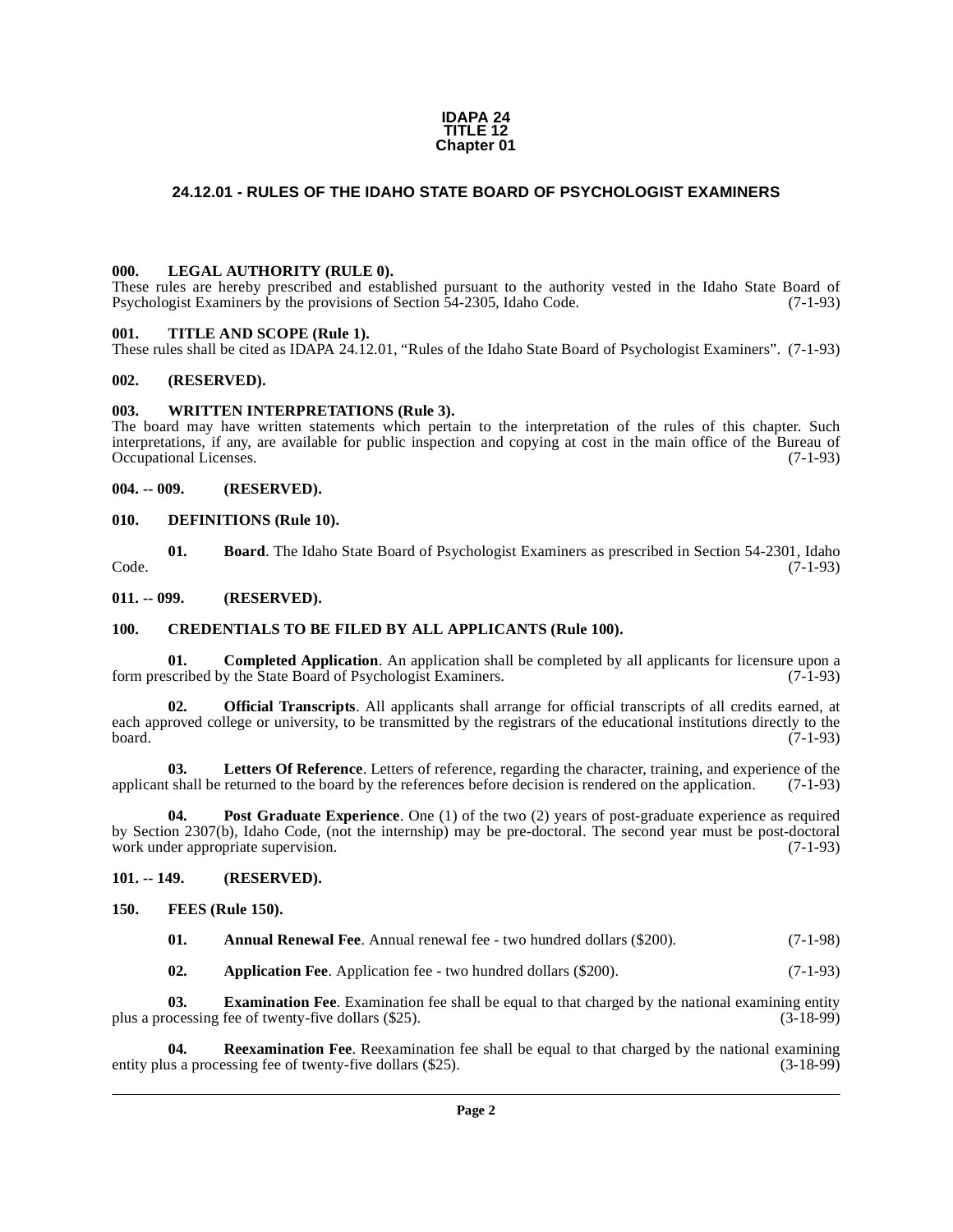<span id="page-2-15"></span>**05. Reciprocity Fee**. Reciprocity fee - one hundred dollars (\$100) as established by Section 54-2312, Idaho Code. (7-1-93)

<span id="page-2-10"></span>**06. Examination, Reexamination Or Reciprocity Fee In Addition To Application Fee**. The examination, reexamination or reciprocity fee shall be in addition to the application fee and must accompany the application. (7-1-93) application. (7-1-93)

## <span id="page-2-0"></span>**151. -- 199. (RESERVED).**

## <span id="page-2-11"></span><span id="page-2-1"></span>**200. EXAMINATIONS (Rule 200).**

<span id="page-2-19"></span>**01. Written/Oral Exam Required**. The board will require a written examination and/or may require an oral examination of the applicant. The written examination will be the national examination for professional practice in psychology, and a score of seventy percent (70%) will be considered passing. (7-1-93)

<span id="page-2-17"></span>**02.** Time And Place Of Exam. The examination will be conducted at a time and place specified by the (7-1-93)  $\beta$  board. (7-1-93)

<span id="page-2-12"></span>**03. Failure Of Exam**. The first time the examination is failed the applicant may take it again the next time it is given upon application and payment of fees. If the examination has been failed twice, the individual must wait at least one (1) year before taking it a third time. The individual must wait at least one (1) year and petition the board for approval to take the examination the fourth time which petition shall include evidence satisfactory to the board that the applicant has taken additional study in the field of Psychology before approval will be granted.

(7-1-93)

<span id="page-2-18"></span>**04. Waiver Of Exam**. Upon application, the examination may be waived to a member who is a e in good standing of the American Board of Professional Psychology. (7-1-93) diplomate in good standing of the American Board of Professional Psychology.

### <span id="page-2-2"></span>**201. -- 249. (RESERVED).**

### <span id="page-2-14"></span><span id="page-2-3"></span>**250. RECIPROCITY (Rule 250).**

**01. Eligibility For Reciprocity**. An applicant who is in possession of a valid statutory license or certificate from another state may apply for licensing under the reciprocity clause of this law. (7-1-93) statutory certificate from another state may apply for licensing under the reciprocity clause of this law.

<span id="page-2-16"></span><span id="page-2-9"></span>**02. Requirements For Reciprocity**. An applicant under the reciprocity clause shall: (7-1-93)

a. Submit evidence that he/she holds a valid license or certificate; (7-1-93)

b. Submit evidence to demonstrate that the requirements for such licensure or certificate are the substantial equivalents of this act; (7-1-93)

<span id="page-2-13"></span>c. Submit the credentials required of all applicants. (7-1-93)

# <span id="page-2-4"></span>**251. -- 299. (RESERVED).**

### <span id="page-2-5"></span>**300. NO TEMPORARY LICENSES (Rule 300).**

| No temporary licenses to practice psychology will be issued by the board. |  | $(7-1-93)$ |
|---------------------------------------------------------------------------|--|------------|

# <span id="page-2-6"></span>**301. -- 349. (RESERVED).**

### <span id="page-2-8"></span><span id="page-2-7"></span>**350. CODE OF ETHICS (Rule 350).**

All licensees shall be mailed a copy of the Ethical Principles of Psychologists of the American Psychological Association, as published in the American Psychologist, as the same may be modified or amended. (7-1-93) Association, as published in the American Psychologist, as the same may be modified or amended.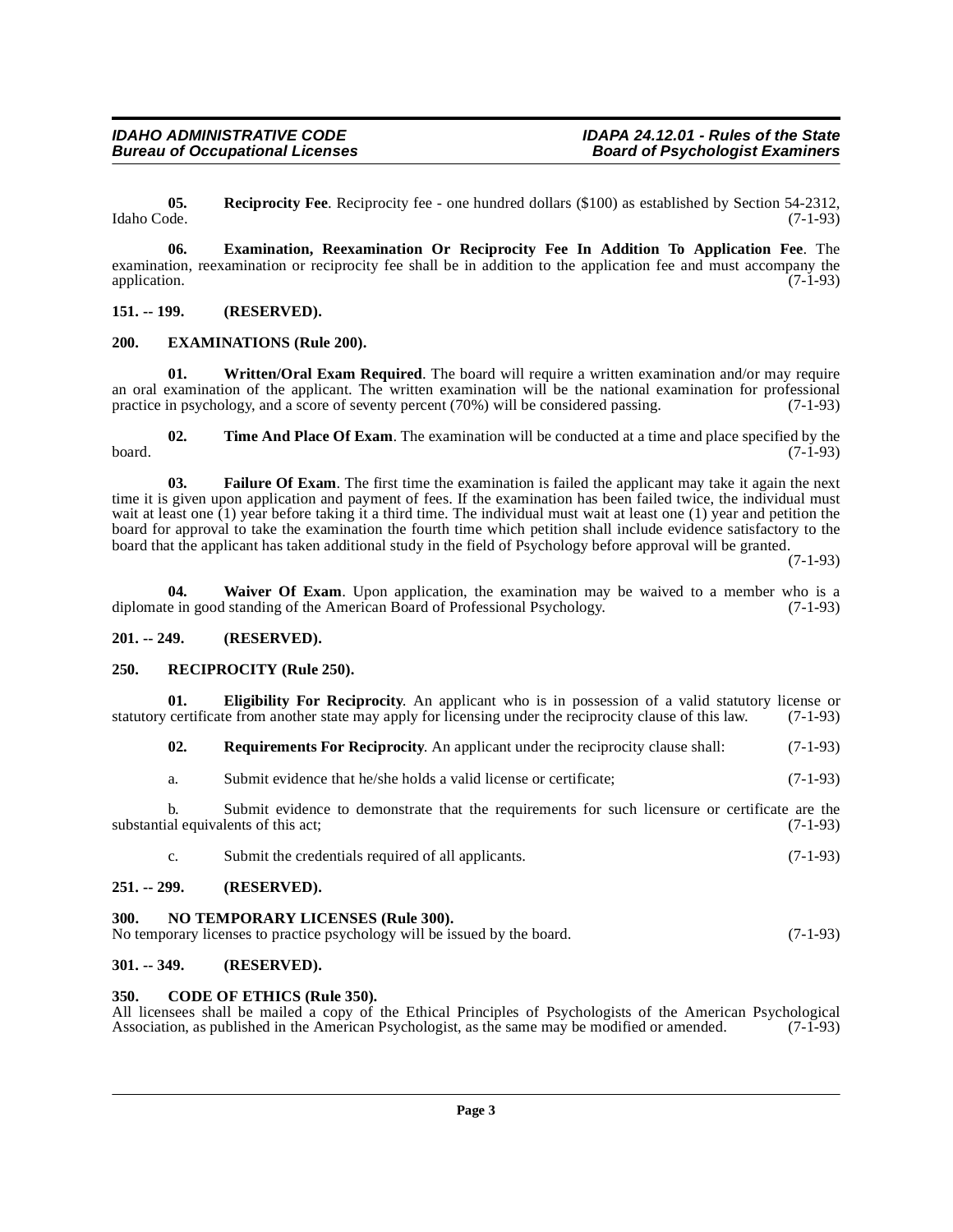## <span id="page-3-0"></span>**351. -- 374. (RESERVED).**

### <span id="page-3-11"></span><span id="page-3-1"></span>**375. DISCIPLINE (Rule 375).**

<span id="page-3-7"></span>**01.** Civil Fine. The Board may impose a civil fine not to exceed one thousand dollars (\$1,000) upon a psychologist for each violation of Section 54-2309, Idaho Code. (3-18-99) licensed psychologist for each violation of Section 54-2309, Idaho Code.

<span id="page-3-10"></span>**Costs And Fees**. The Board may order a licensed psychologist to pay the costs and fees incurred by the Board in the investigation or prosecution of the licensee for violation of Section 54-2309, Idaho Code. (3-18-99)

## <span id="page-3-2"></span>**376. -- 399. (RESERVED).**

### <span id="page-3-17"></span><span id="page-3-3"></span>**400. RENEWAL OF LICENSE - CONTINUED EDUCATION (Rule 400).**

**01. Renewal Of License**. Each licensed psychologist must renew his license prior to July 1 of each (7-1-93)  $year.$  (7-1-93)

<span id="page-3-18"></span>**02. Requirements For Renewal Of License**. The psychologist license may be renewed by payment of the renewal fee and certification of having satisfied the continued education requirement. (7-1-93)

## <span id="page-3-9"></span><span id="page-3-4"></span>**401. CONTINUING EDUCATION REQUIREMENTS FOR RELICENSURE IN PSYCHOLOGY (Rule 401).**

<span id="page-3-15"></span>**01.** Number Of Hours Required. All licensed psychologists, in order to renew their license, must have accumulated twenty (20) hours per year of continuing education credits. At the time of renewal of the psychologists' licenses, they will certify that they are aware of the requirements for continuing education and that they have met those requirements for the preceding year. (7-1-93) they have met those requirements for the preceding year.

<span id="page-3-16"></span>**02. Professional Level Of Continuing Education - Time Period Records Kept - Audit**. This continuing education experience must be at an appropriate level for professional training in psychology. The licensees have responsibility for demonstrating the relevance and adequacy of the educational experience they select. The licensees are also responsible for keeping an accurate record of their own personal continuing education hours for a period of five (5) years. A random audit may be conducted to insure compliance. (7-1-93) period of five (5) years. A random audit may be conducted to insure compliance.

<span id="page-3-14"></span>**03.** Newly Licensed Individuals. Newly licensed individuals will be considered to have satisfied the regularized to have satisfied the regularized of the vear in which their license is granted. (7-1-93) continuing education requirements for the remainder of the year in which their license is granted.

<span id="page-3-6"></span>**04. Certificates Of Satisfactory Attendance And Completion**. Certificates of satisfactory attendance and completion, cancelled checks, participant lists, transcripts from universities, letters of certification on instructor's letterhead, and other reasonably convincing proof of the submitted activities may serve as documentation when persons audited are required to submit proof of continuing education. (7-1-93)

<span id="page-3-13"></span>**05. Licensees Who Do Not Fulfill The Continuing Education Requirements**. Licensees who do not e continuing education requirements may be subject to disciplinary action. (7-1-93) fulfill the continuing education requirements may be subject to disciplinary action.

### <span id="page-3-12"></span><span id="page-3-5"></span>**402. GUIDELINES FOR APPROVAL OF CONTINUING EDUCATION CREDITS (Rule 402).**

**01. Continuing Education Credit**. Continuing education credit will be given to formally organized workshops or classes with an attendance roster and preassigned continuing education credit offered in association with or under the auspices of: (7-1-93) with or under the auspices of:

<span id="page-3-8"></span>

| а.             | Regionally accredited institutions of higher education. | $(7-1-93)$ |
|----------------|---------------------------------------------------------|------------|
| b.             | The American Psychological Association.                 | $(7-1-93)$ |
| $\mathbf{c}$ . | A Regional Psychological Association.                   | $(7-1-93)$ |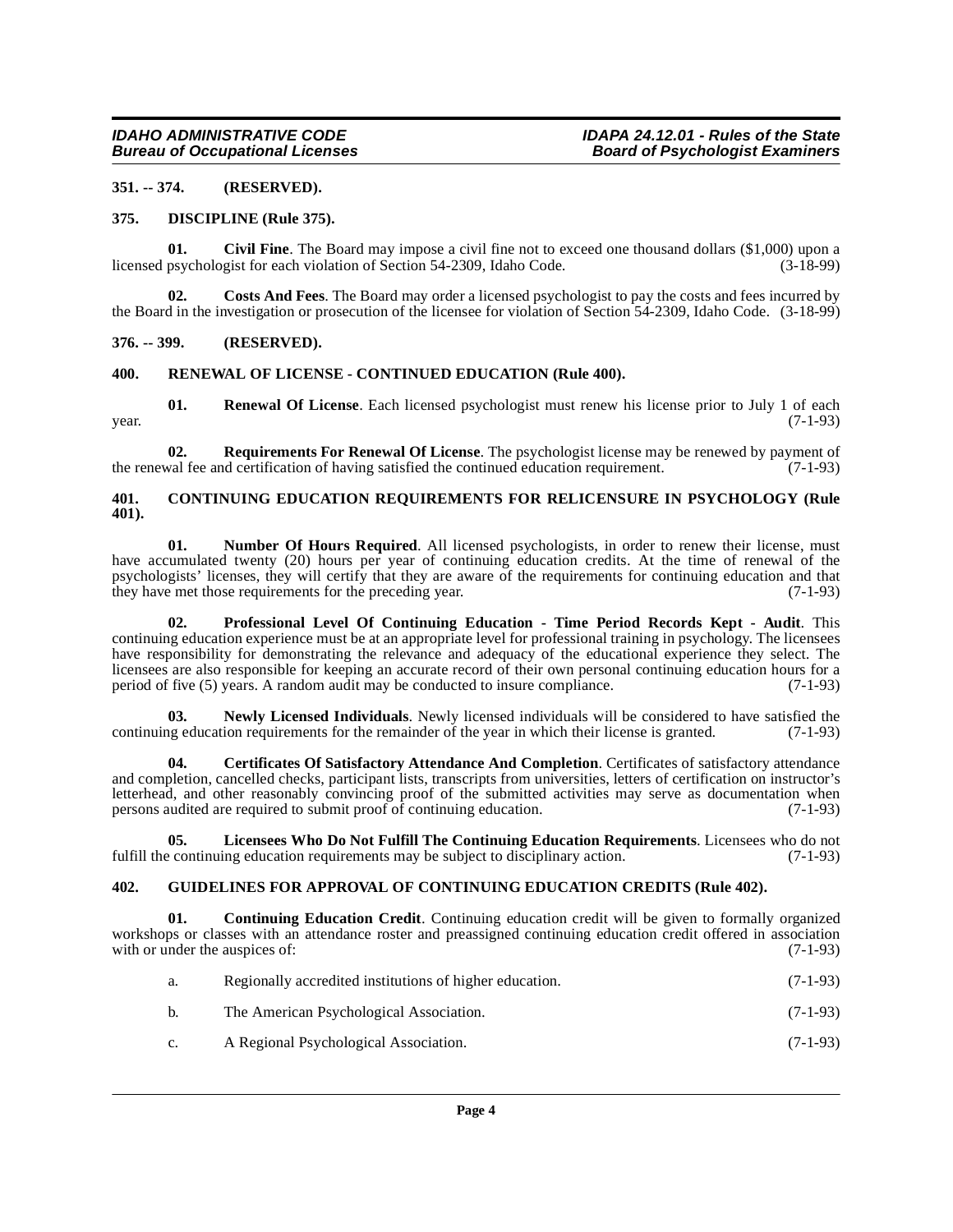<span id="page-4-3"></span>d. A State Psychological Association. (7-1-93)

e. Credit will be given for the number of credit hours preauthorized by the sponsoring agency with no upper limit on the number of hours. (7-1-93)

**02. Credit For International, National And Regional Meetings Of Psychological Organizations**. Six (6) hours of continuing education credit will be allowed for documented attendance at international, national and regional meetings of psychological organizations. (7-1-93)

<span id="page-4-4"></span>**03. Credit For Other Relevant Workshops, Classes Or Training Experiences**. Other relevant workshops, classes or training experiences may receive up to six (6) hours of credit per experience provided they are conducted by a licensed or reputable psychologist or other mental health professional. Each documented hour of training experience counts as one (1) hour of continuing education experience. A maximum of six (6) hours of this type of experience may be approved. (7-1-93)

<span id="page-4-7"></span>**04. Presentation Of Papers**. Presentation of papers at international, national, regional or state gical or other professional associations may be counted as equivalent to six (6) hours per event. (7-1-93) psychological or other professional associations may be counted as equivalent to six  $(6)$  hours per event.

<span id="page-4-8"></span>**05. Self-Study, Lectures Or Public Or Professional Publications And Presentations**. The board also recognizes the value of self-study, lectures or public or professional publications and presentations (including for example, in the case of the university faculty, preparation of a new course). Therefore, the board will allow credit for six (6) hours of individual study per year. (7-1-93) six  $(6)$  hours of individual study per year.

<span id="page-4-2"></span>**06. Board Assessment Of Continuing Education Activities**. The Board of Psychologist Examiners may avail itself of help and consultation from the Idaho Psychological Association in assessing the appropriateness of continuing education activities. (7-1-93) continuing education activities.

# <span id="page-4-0"></span>**403. -- 449. (RESERVED).**

### <span id="page-4-6"></span><span id="page-4-1"></span>**450. GUIDELINES FOR USE OF SERVICE EXTENDERS TO LICENSED PSYCHOLOGISTS (Rule 450).**

The board recognizes that licensed psychologists may choose to extend their services by using service extenders. The board provides general rules to cover all service extenders as well as specific rules to cover service extenders with different levels of training and experience. (7-1-93)

# <span id="page-4-5"></span>**01. General Provisions For Licensed Psychologists Extending Their Services Through Others**.

(7-1-93)

a. The licensed psychologist exercising administrative control for a service extender shall: (7-1-93)

i. Have the authority to cause termination of compensation for the service extender. (7-1-93)

ii. Have the authority to cause the suspension or removal of the service extender from his position as a service provider. (7-1-93)

b. The licensed psychologist exercising professional direction for a service extender shall: (7-1-93)

Within thirty (30) days after employing the service extender, formulate and provide to the board a written supervisory plan for each service extender. The plan shall include provisions for supervisory sessions and chart review. If the psychologist requires tapes to be made of psychological services delivered by the service extender, then the plan shall also specify review and destruction of these tapes. The plan shall also specify the hours per calendar week that the licensed psychologist will be at the same physical location as the person extending the services of the licensed psychologist. The plan shall be accompanied by a completed application form and an application fee of fifty dollars  $(\$50)$ .  $(7-1-93)$ 

ii. Establish and maintain a level of supervisory contact sufficient to be readily accountable in the event that professional, ethical, or legal issues are raised. There will be a minimum of one (1) hour of face-to-face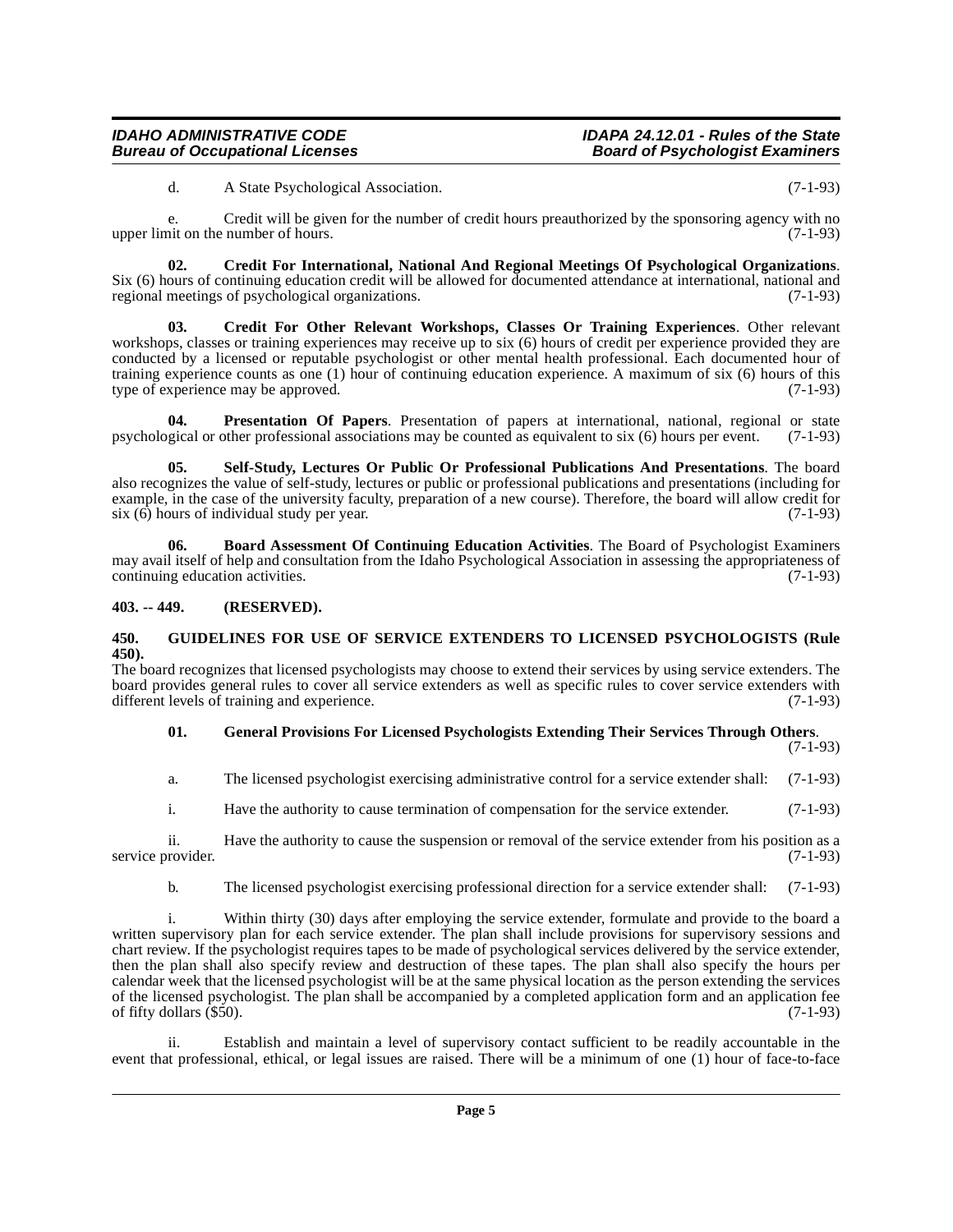# **IDAHO ADMINISTRATIVE CODE 1999 CONDUCT:**<br>Bureau of Occupational Licenses 1999 Connect 1999 Board of Psychologist Examiners

supervisory contact by a licensed psychologist with the service extender for each one (1) to twenty (20) hours of services provided by the service extender during any calendar week. At least one half (1/2) of this face-to-face supervisory contact will be conducted individually, and up to one half  $(1/2)$  of this face-to-face supervisory contact may be provided using a group format. A written record of this supervisory contact, including the type of activities conducted by the service extender, shall be maintained by the licensed psychologist. Except under unusual circumstances, the supervisory contact will occur either during the week the services are extended or during the week following. In no case will services be extended more than two (2) weeks without supervisory contact between the service extender and a licensed psychologist. (7-1-93)

iii. Provide the service extender a copy of the current Ethical Standards of the American Psychological ron, and obtain a written agreement from the service extender of his intention to abide by them. (7-1-93) Association, and obtain a written agreement from the service extender of his intention to abide by them.

# <span id="page-5-1"></span>**02. Qualifications For Service Extenders**. (7-1-93)

a. Category I: A service extender will be placed in Category I if: (7-1-93)

i. The licensed psychologist wishing to employ the service extender verifies in writing to the satisfaction of the board that the service extender holds a license issued by the state of Idaho to practice a specific profession, and that the issuance of that license requires the licensee hold a master's degree or its equivalent as determined by the board; or (7-1-93)

ii. The service extender meets the criteria for Category II specified below and the licensed psychologist wishing to employ the service extender verifies in writing to the satisfaction of the board that the service extender has satisfactorily functioned as a service extender to one (1) or more licensed psychologist for at least twenty (20) hours per calendar week over a period totaling two hundred sixty (260) weeks. (7-1-93)

b. Category II: A service extender will be placed in Category II if the licensed psychologist wishing to employ the service extender verifies in writing to the satisfaction of the board that the service extender holds a master's degree from a program in psychology, counseling, or human development as determined by the board.

(7-1-93)

### <span id="page-5-0"></span>**03. Conditions For Use Of Service Extenders**. (7-1-93)

a. All persons used to extend the services of a licensed psychologist shall be under the direct and continuing administrative control and professional direction of a licensed psychologist. These service extenders may not use any title incorporating the word "psychologist" or any of its variants or derivatives, e.g. "psychological," "psychotherapist," etc. (7-1-93)

b. Work assignments shall be commensurate with the skills of the service extender and procedures planned in consultation with the licensed psychologist under all circumstances. (7-1-93) shall be planned in consultation with the licensed psychologist under all circumstances.

c. Public announcement of fees and services, as well as contact with lay or professional public shall be offered only in the name of the licensed psychologist whose services are being extended. However, persons licensed to practice professions other than psychology may make note of their status in such announcements or contacts. (7-1-93) contacts. (7-1-93)

d. Setting and collecting of fees shall remain the sole domain of the licensed psychologist; excepting that when a service extender is used to provide services of the licensed psychologist, third party payers shall be informed of this occurrence in writing at the time of billing. Unless otherwise provided in these rules and regulations, licensed psychologists may neither claim or imply to service recipients or to third party payers an ability to extend their services through any person who has not been approved as a service extender to that psychologist as specified in this section.  $(7-1-93)$ 

e. All service recipients shall sign a written notice of the service extender's status as a service extender for the licensed psychologist. A copy of the signed written notice will be maintained on file with the licensed<br>(7-1-93) psychologist.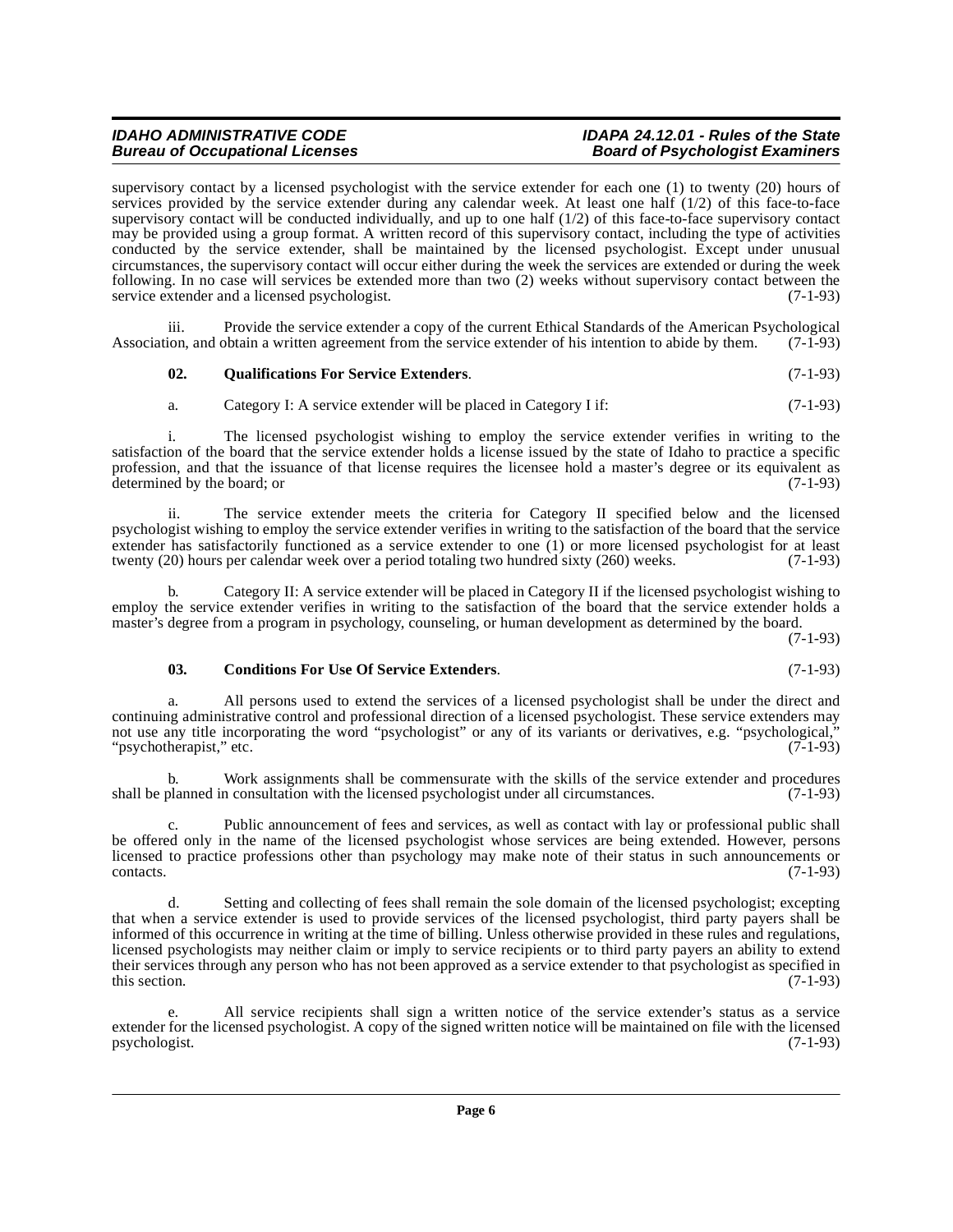f. Within the first three (3) contacts, the licensed psychologist shall have face-to-face contact with each service recipient.

g. A licensed psychologist shall be available to both the service extender and the service recipient for emergency consultation. (7-1-93)

h. Service Extenders shall be housed in the same service delivery site as the licensed psychologist whose services they extend. Whatever other activities they may be qualified to perform, service extenders shall limit themselves to acting as service extenders of the licensed psychologist when providing direct services so long as they are physically located in the offices of the licensed psychologist. (7-1-93)

A service extender in Category I may deliver as much as, but not more than fifty percent (50%) of their service while the licensed psychologist is not physically present at the service delivery site. A service extender in Category II may deliver as much as, but not more than twenty-five percent (25%) of their service while the licensed psychologist is not physically present at the service delivery site. Service Extenders providing as many as, but no more than, three (3) hours of service extension per calendar week shall be exempted from these provisions. Without notification to the board, short term exemption from this rule for atypical circumstances, such as irregular travel by the licensed psychologist, may occur for periods as long as, but no longer than three (3) calendar weeks. Longer exemptions may be granted at the discretion of the board on written request by the licensed psychologist to the board. (7-1-93)

j. The licensed psychologist shall employ no more than three (3) service extenders. (3-18-99)

k. When a licensed psychologist terminates employment of a service extender, the licensed psychologist will notify the board in writing within thirty (30) days. (7-1-93)

l. At the time of license renewal the licensed psychologist shall submit: (7-1-93)

i. A copy of the written record of supervisory contact for the previous twelve  $(12)$  months with the f service recipients removed.  $(7-1-93)$ names of service recipients removed.

ii. The percentage of time during the previous twelve  $(12)$  months that the service extender extended while the licensed psychologist was at the service delivery site.  $(7-1-93)$ services while the licensed psychologist was at the service delivery site.

iii. The modal number of hours per calendar week, during the previous twelve  $(12)$  months, that the psychologist delivered services at the site on which the service extender extended his services.  $(7-1-93)$ licensed psychologist delivered services at the site on which the service extender extended his services.

iv. An updated plan for the supervision of each of his service extenders. The updated plan shall be accompanied by a fee of fifty dollars (\$50). (7-1-93)

# <span id="page-6-0"></span>**451. -- 499. (RESERVED).**

### <span id="page-6-2"></span><span id="page-6-1"></span>**500. EDUCATIONAL AND CREDENTIALING REQUIREMENTS FOR LICENSURE (Rule 500).**

**01. Training In Professional Psychology**. Training in professional psychology is doctoral training in an institution of higher education accredited by: (7-1-93) offered in an institution of higher education accredited by:

<span id="page-6-3"></span>

|  | Middle States Association of Colleges and Schools. | $(7-1-93)$ |
|--|----------------------------------------------------|------------|
|--|----------------------------------------------------|------------|

- b. The New England Association of Schools and Colleges. (7-1-93)
- c. The North Central Association of Colleges and Schools. (7-1-93)
- d. The Northwest Association of Schools and Colleges. (7-1-93)
- e. The Southern Association of Colleges and Schools. (7-1-93)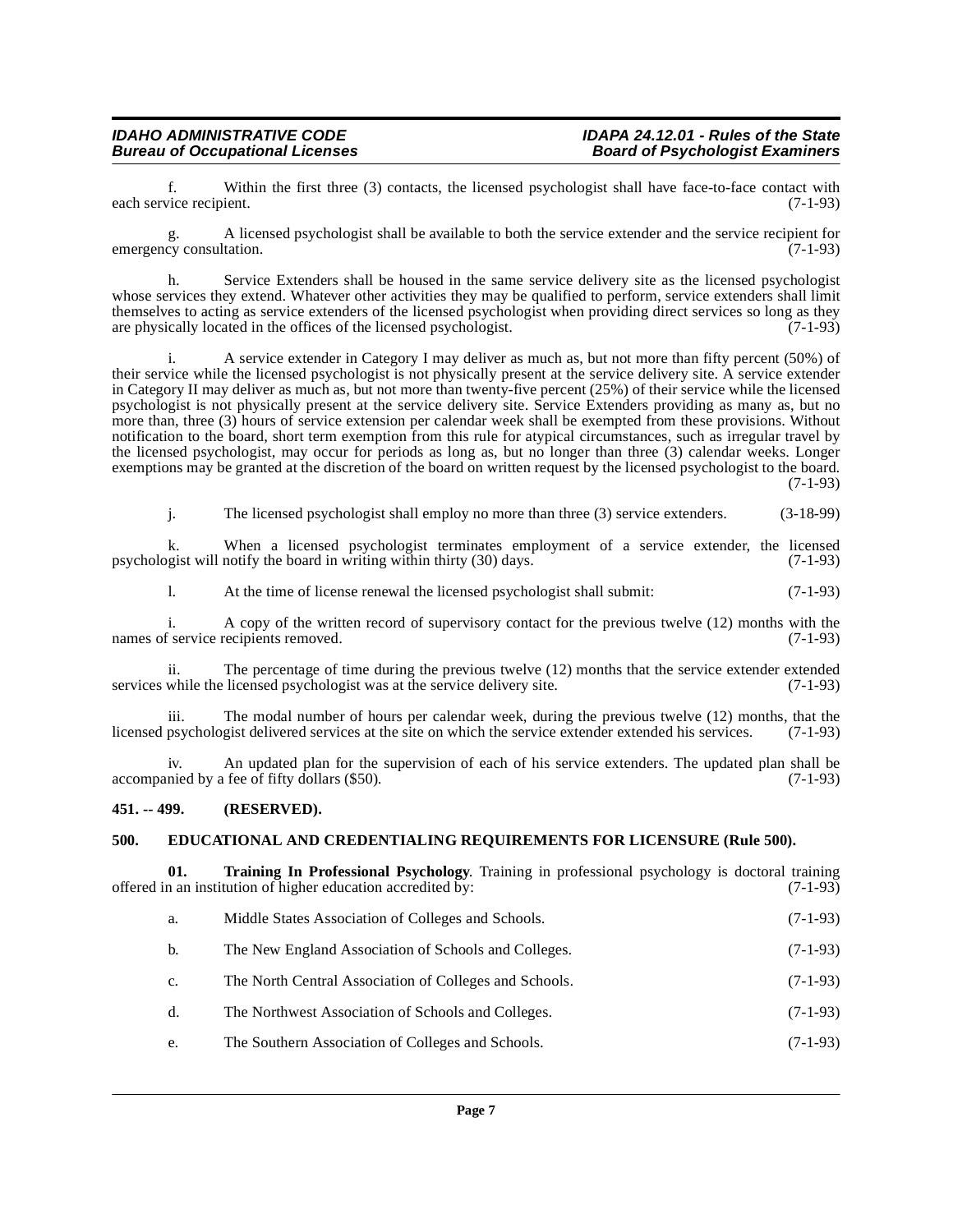### **IDAHO ADMINISTRATIVE CODE**<br>Bureau of Occupational Licenses **IDAPA 24.12.01 - Rules of the State**<br>Board of Psychologist Examiners **Bureau of Occupational Licenses**

<span id="page-7-11"></span>f. The Western Association of Schools and Colleges. (7-1-93)

**02. Training Program**. The training program must stand as a recognizable, coherent organizational entity within the institution. (7-1-93)

**03.** Authority And Primary Responsibility. There must be a clear authority and primary bility for the core and specialty areas. (7-1-93) responsibility for the core and specialty areas.

<span id="page-7-10"></span><span id="page-7-7"></span><span id="page-7-4"></span><span id="page-7-3"></span>**04.** Content Of Program. The program must be an integrated, organized sequence of study. (7-1-93)

**05. There Must Be An Identifiable Training Faculty And A Psychologist Responsible For The Program**. There must be an identifiable training faculty and a psychologist responsible for the program. (7-1-93)

**06. Program Must Have An Identifiable Body**. The program must have an identifiable body of students who are matriculated in that program for a degree. (7-1-93)

<span id="page-7-12"></span>**07.** What The Program Must Include. The program must include supervised practicum, internship, aboratory training appropriate to the practice of psychology. (7-1-93) field or laboratory training appropriate to the practice of psychology.

<span id="page-7-5"></span>**08.** Curriculum. The curriculum shall encompass a minimum of three (3) academic years of full time graduate study. In addition to instruction in scientific and professional ethics and standards, research design and methodology, statistics, and psychometrics, the core program shall require each student to demonstrate competence in each of the following substantive content areas. This typically will be met by including a minimum of three (3) or more graduate semester hours (five (5) or more graduate quarter hours) in each of these four (4) substantive content  $\alpha$  areas:  $(7-1-93)$ 

a. Biological Bases of Behavior: Physiological psychology, comparative psychology, chology, sensation and perception, psychopharmacology. (7-1-93) neuropsychology, sensation and perception, psychopharmacology.

b. Cognitive-Affective Bases of Behavior: Learning, thinking, motivation, emotion. (7-1-93)

- c. Social Bases of Behavior: Social psychology, group processes, organizational and systems theory. (7-1-93)
- d. Individual Differences: Personality theory, human development, abnormal psychology. (7-1-93)

### <span id="page-7-0"></span>**501. -- 549. (RESERVED).**

# <span id="page-7-1"></span>**550. REQUIREMENTS FOR SUPERVISED PRACTICE (Rule 550).**

### <span id="page-7-9"></span><span id="page-7-6"></span>**01. Duration And Setting Of Supervised Practice**. (7-1-93)

a. A year of supervised experience is defined as a minimum of one thousand (1000) hours of supervised service provision acquired during not less than a twelve (12) month and no more than a thirty-six (36) calendar month period. The first year of supervised experience shall be accredited only after acquiring the equivalent of two (2) years of full time graduate study. A second year must be obtained post-doctorally. (3-18-99) of two (2) years of full time graduate study. A second year must be obtained post-doctorally.

b. A minimum qualifying supervised experience consists of two (2) years of supervised experience, neither of which is the internship, and at least one (1) of which is obtained post-doctorally. (7-1-93)

### <span id="page-7-8"></span><span id="page-7-2"></span>**02. Qualifications Of Supervisors**. (7-1-93)

a. Supervising psychologists shall be licensed and shall have training in the specific area of practice in ey are offering supervision. (7-1-93) which they are offering supervision.

**Amount Of Supervisory Contact**. One (1) hour per week of face-to-face individual contact per of applicable experience is a minimum. (7-1-93) twenty  $(20)$  hours of applicable experience is a minimum.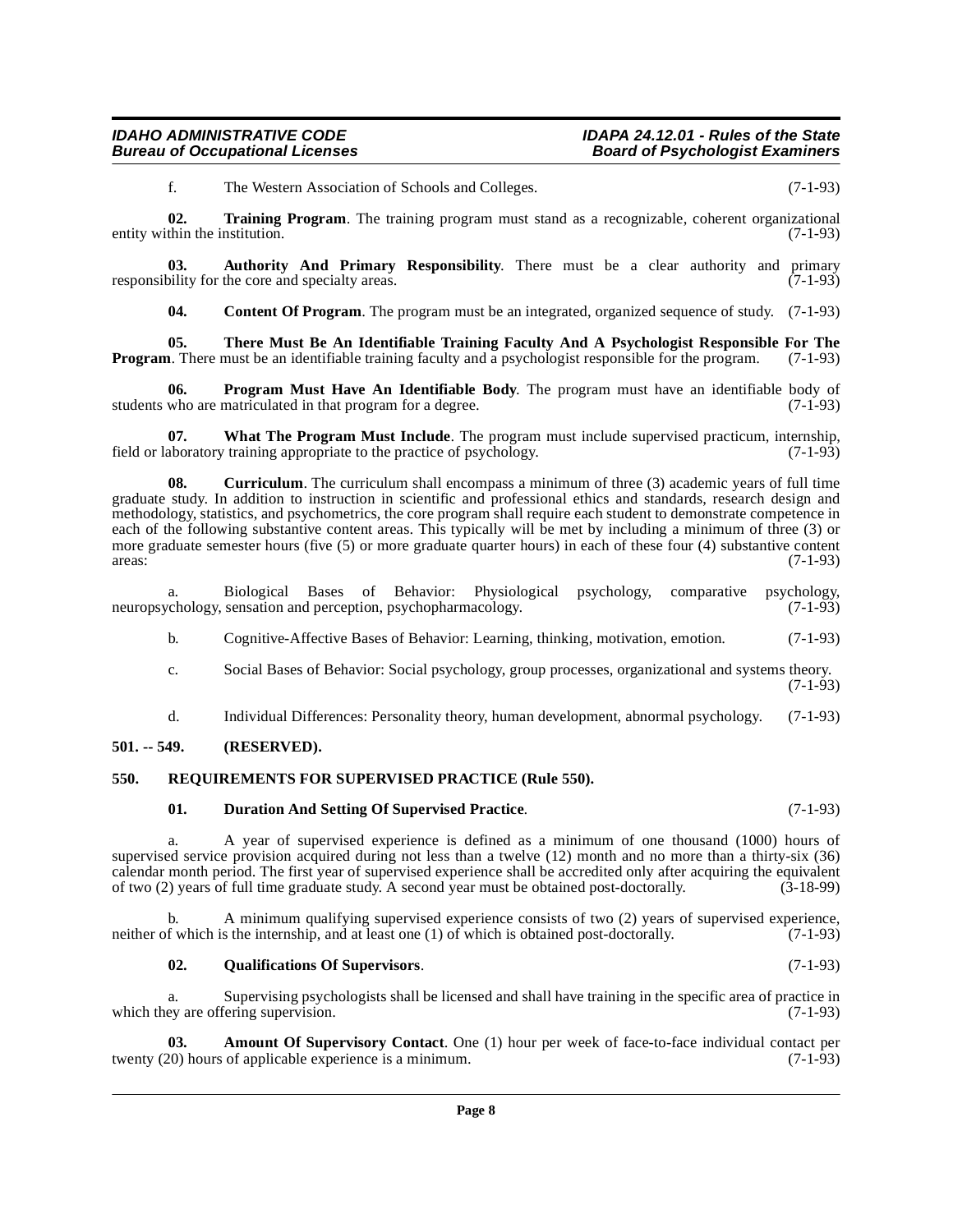**04. Evaluation And Accreditation Of Supervised Practice**. The board shall require submission of information by the supervisor(s) which enable it to evaluate and credit the extent and quality of the candidate's supervised practice. The form requesting such information shall cover the following: (7-1-93)

<span id="page-8-2"></span>

| a. | Name of supervisee;                                                                            | $(7-1-93)$ |
|----|------------------------------------------------------------------------------------------------|------------|
| b. | Educational level of supervisee;                                                               | $(7-1-93)$ |
| c. | Supervisor's name, address, license number, state in which granted and area of specialization; | $(7-1-93)$ |
| d. | Name and nature of setting in which supervised practice took place;                            | $(7-1-93)$ |
| e. | Date of practice covered in this report;                                                       | $(7-1-93)$ |
| f. | Number of practice hours during this period;                                                   | $(7-1-93)$ |
| g. | Supervisee's duties;                                                                           | $(7-1-93)$ |
| h. | Number of one-to-one supervisory hours;                                                        | $(7-1-93)$ |
| i. | Assessment of supervisee's performance; and                                                    | $(7-1-93)$ |
|    |                                                                                                |            |

j. Whether or not the supervisee received monetary compensation for the supervised services they provided. (7-1-93) provided. (7-1-93)

<span id="page-8-4"></span>**05. Unacceptable Supervision**. Supervised practice time during which the supervisor deems supervisee's performance to have been unacceptable shall not be credited towards the required supervised practice<br>(7-1-93) hours.  $(7-1-93)$ 

# <span id="page-8-0"></span>**551. -- 599. (RESERVED).**

<span id="page-8-3"></span><span id="page-8-1"></span>**600. GUIDELINES FOR THE SUPERVISION IN THE EDUCATION OF PSYCHOLOGISTS (Rule 600).** The board recognizes the importance of supervision in the education of psychologists, and that licensed psychologists within Idaho may be called on to provide supervision. It also recognizes that differing levels of supervision are appropriate for persons with differing levels of education and experience. Accordingly, the board identifies three (3) levels within the education of psychologists, and specifies differing levels of supervision for each. These categories refer to persons pursuing a program of activities which, when completed, will allow them to meet the requirements for licensure as physiologists in Idaho. When providing supervision, the licensed supervising psychologist may receive compensation from the supervisee or other interested party, and shall be responsible to insure that supervision appropriate to the education and experience level of the supervisee is provided. Further, the licensed supervising psychologist shall also be responsible to insure that the appropriate documentation for a particular supervisee has been provided to the board as specified below. The number of persons a psychologist may supervise within the three educational levels does not limit the number of service extenders as specified under Subsection 450.03.j. ( educational levels does not limit the number of service extenders as specified under Subsection 450.03.j.

**01. General Provisions**. General provisions for licensed supervising psychologists. (7-1-93)

a. The licensed supervising psychologist exercising administrative control shall: (7-1-93)

i. Have the authority to cause termination of compensation for the supervisee when compensation is provided. (7-1-93)

ii. Have the authority to cause the suspension or removal of the supervisee from his position as a rovider. (7-1-93) service provider.

b. The licensed supervising psychologist exercising professional direction shall: (7-1-93)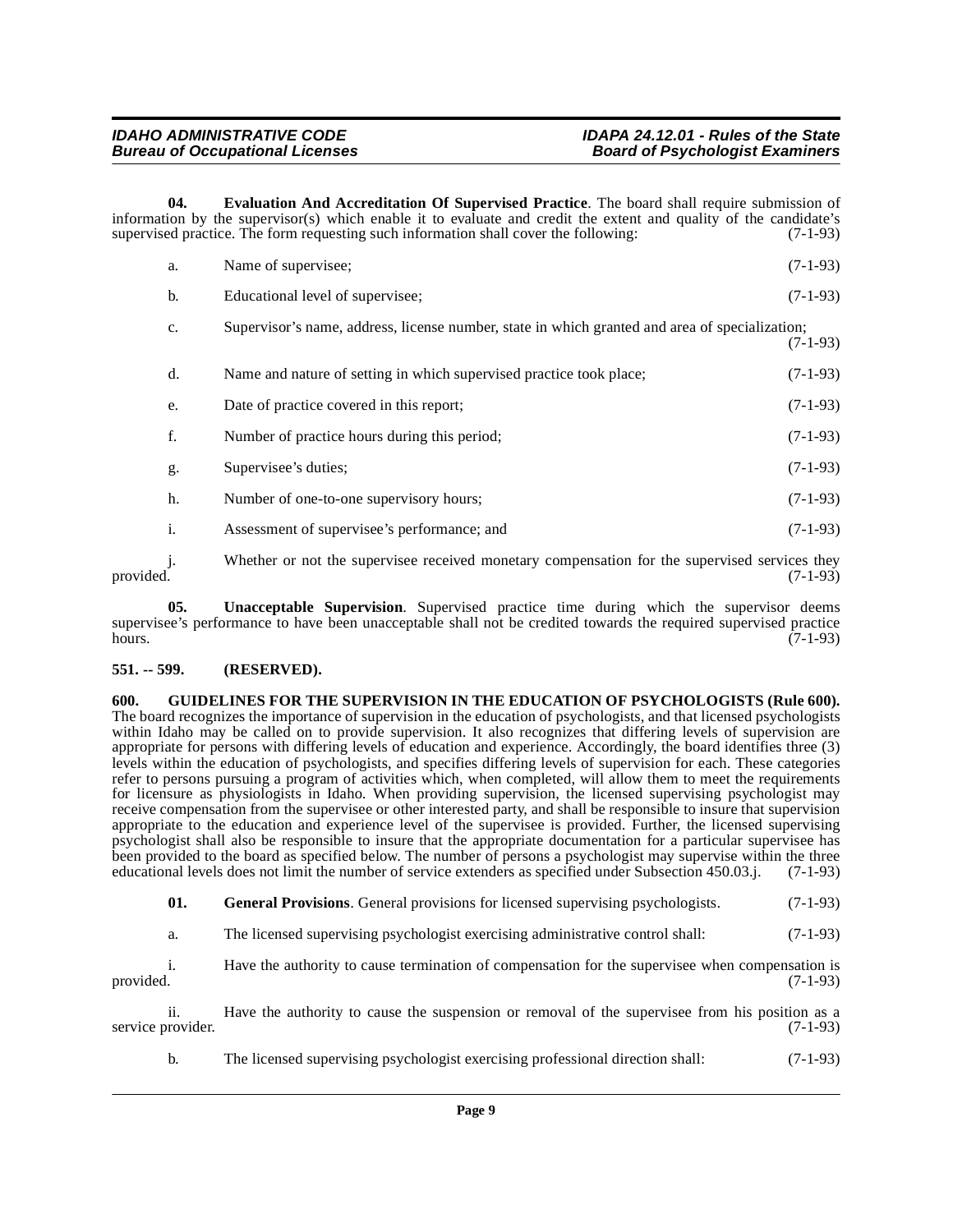| <b>IDAHO ADMINISTRATIVE CODE</b>       | IDAPA 24.12.01 - Rules of the State    |
|----------------------------------------|----------------------------------------|
| <b>Bureau of Occupational Licenses</b> | <b>Board of Psychologist Examiners</b> |

i. Within thirty (30) days after initiating supervision, formulate a written supervisory plan for each supervisee. The plan shall include provisions for supervisory sessions and chart review. If the supervising psychologist requires tapes to be made of psychological services delivered by the supervisee, then the plan shall also specify review and destruction of these tapes. The plan shall also specify the hours per calendar week that the licensed psychologist will be at the same physical location as the supervisee. (7-1-93)

ii. Establish and maintain a level of supervisory contact sufficient to be readily accountable in the event that professional, ethical, or legal issues are raised. There will be a minimum of one (1) hour of face-to-face individual supervisory contact by a licensed psychologist with the supervisee for each one (1) to twenty (20) hours of services provided by the supervisee during any calendar week. A written record of this supervisory contact, including the type of activities conducted by the supervisee, shall be maintained by the licensed supervising psychologist. Except under unusual circumstances, the supervisory contact will occur either during the week the services are provided or during the week following. In no case will services be provided more than two (2) weeks without supervisory contact between the supervisee and a licensed supervising psychologist. (7-1-93)

iii. Provide the supervisee a copy of the current Ethical Standards of the American Psychological<br>ion, and obtain a written agreement from the supervisee of his intention to abide by them. (7-1-93) Association, and obtain a written agreement from the supervisee of his intention to abide by them.

<span id="page-9-0"></span>

| 02. | Category I - Psychology Intern. | $(7-1-93)$ |
|-----|---------------------------------|------------|
|     |                                 |            |

a. Definition: A person enrolled in a training program which meets the exact requirements specified in Section 500.  $(7-1-93)$ 

b. Verification: The director of training of the program in question will provide documentation to the board which: (7-1-93) board which: (7-1-93)

i. Verifies that the supervisee is admitted to the doctoral program in question and is in good standing.  $(7-1-93)$ 

ii. Lists the specific courses which constitute the approved program for the particular supervisee, and designating which courses meet the exact subject area requirements listed in Section 500. (7-1-93)

iii. Verifies the supervisee is making satisfactory progress toward the degree. (7-1-93)

| J. | Supervision Requirements: | $(7-1-93)$ |
|----|---------------------------|------------|
|----|---------------------------|------------|

i. Psychology Interns must be under the direct and continuing administrative control and professional direction of the licensed supervising psychologist when providing psychological services. (7-1-93)

ii. Work assignments shall be commensurate with the skills of the supervisee and procedures shall be in consultation with the licensed supervising psychologist. (7-1-93) planned in consultation with the licensed supervising psychologist.

iii. Supervisees shall be housed in the service delivery site of the licensed supervising psychologist, and at least seventy-five percent (75%) of the Psychology Intern's service delivery will occur while the licensed<br>supervising psychologist is physically present on site. (7-1-93) supervising psychologist is physically present on site.

Public announcement of fees and services, and contact with lay or professional public shall be offered only by and in the name of the licensed supervising psychologist or his institutional affiliate. (7-1-93)

Setting and collecting of fees shall remain the sole domain of the licensed supervising psychologist or his institutional affiliate, excepting that when a supervisee provides psychological services, third party payers shall be informed of this occurrence in writing at the time of billing. (7-1-93)

vi. All persons receiving services from a Psychology Intern shall sign a written notice indicating they understand that the service provider is a Psychology Intern and that the licensed supervising psychologist is responsible for the activity. A copy of the signed written notice will be maintained on file with the supervising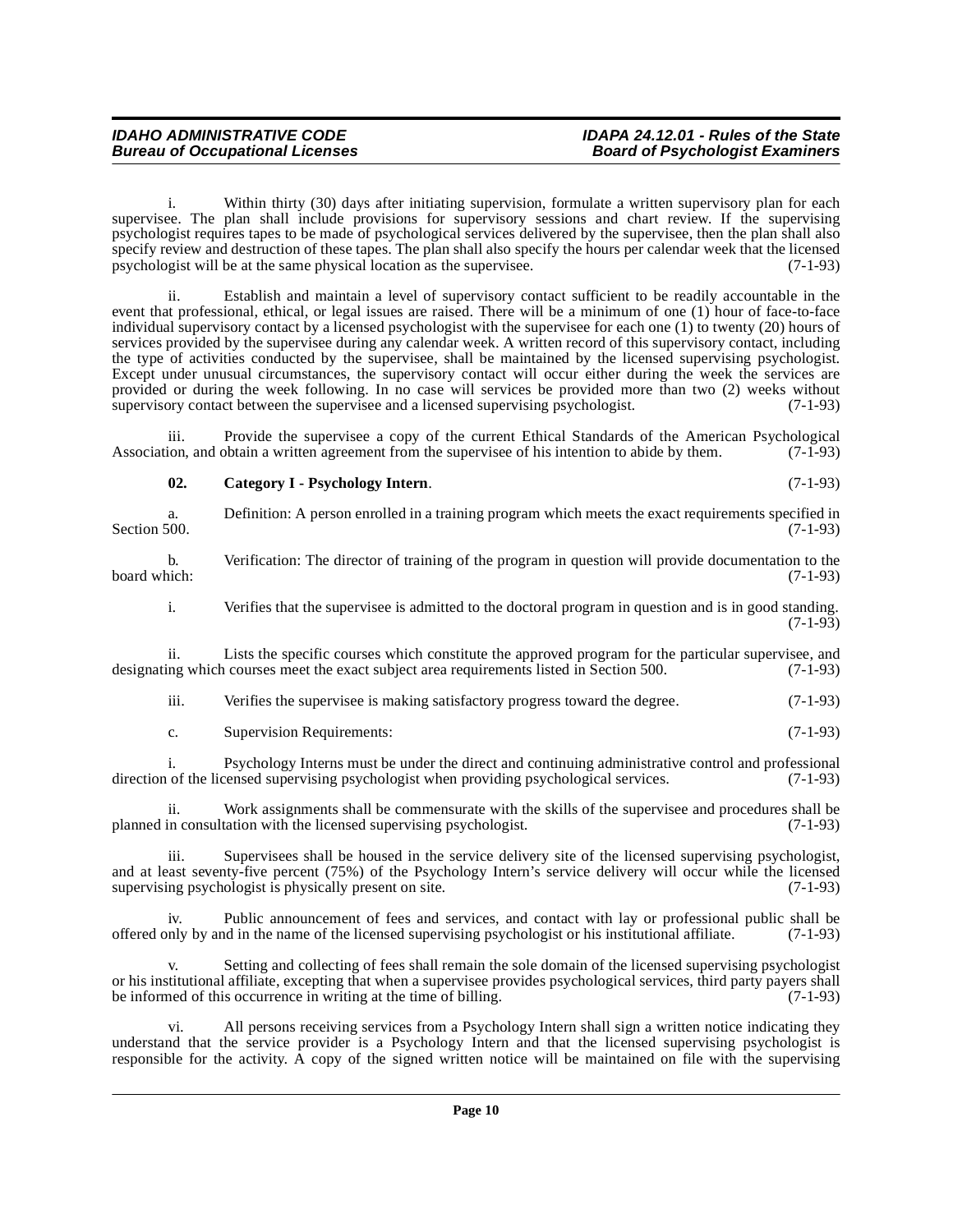<span id="page-10-0"></span>licensed psychologist. (7-1-93) vii. The licensed supervising psychologist's proficiencies will be commensurate with the services provided by the Category I Psychology Intern. (7-1-93) d. Restriction: This section is applicable only when: (7-1-93) i. Service recipients make payment in connection with services they receive. (7-1-93) ii. Category I Psychology Interns receive compensation in connection with services they provide. (7-1-93) **03. Category II - Psychologist In Training**. (7-1-93) Definition: A person having submitted an application for licensure to the Idaho Board of miners and who has been found by the board to have either: (7-1-93) Psychologist Examiners and who has been found by the board to have either: i. Obtained a doctoral degree after completing an educational program which satisfies all the requirements of Section 500; or (7-1-93) ii. Obtained a doctoral degree and submitted a plan, approved by the board for the completion of any is their doctoral education with regard to the requirements of Section 500. (7-1-93) deficiencies in their doctoral education with regard to the requirements of Section 500. b. Verification: The State Board of Psychologist Examiners has reviewed the application of the person in question and either:  $(7-1-93)$ i. Verifies that the applicant has obtained a doctoral degree after completing an educational program tisfies all the requirements of Section 500: or which satisfies all the requirements of Section 500; or ii. Verified the applicant obtained a doctoral degree and approved a plan submitted by the applicant for the completion of any deficiencies in his doctoral education with regard to the requirements of Section 500. (7-1-93) c. Supervision Requirements: (7-1-93) i. Psychologists in Training must be under the direct and continuing administrative control and by paid direction of the licensed supervising psychologist when providing psychological services. (7-1-93) professional direction of the licensed supervising psychologist when providing psychological services.

ii. Work assignments shall be commensurate with the skills of the Psychologist in Training and es shall be planned in consultation with the licensed supervising psychologist. (7-1-93) procedures shall be planned in consultation with the licensed supervising psychologist.

iii. Psychologists in Training shall be housed in the service delivery site of the licensed supervising psychologist, and at least fifty percent (50%) of the Psychologist in Training's service delivery will occur while the licensed supervising psychologist is physically present on site; excepting that where Psychologists in Training are employed by agencies or corporations financed by public funds, licensed supervising psychologists may apply for exemption of this requirement. Exemptions will be made on review of the written supervisory plan, and granted at the discretion of the board. (7-1-93) discretion of the board.

Public announcement of fees and services, and contact with lay or professional public shall be offered only by and in the name of the licensed supervising psychologist or his institutional affiliate. (7-1-93)

Setting and collecting of fees shall remain the sole domain of the licensed supervising psychologist or his institutional affiliate, excepting that when a supervisee provides psychological services, third party payers shall be informed of this occurrence in writing at the time of billing. (7-1-93)

vi. All persons receiving services from a Psychologist in Training shall sign a written notice indicating their understanding that the service provider is a Psychologist in Training and that the licensed supervising psychologist is responsible for their activity. A copy of the signed written notice will be maintained on file with the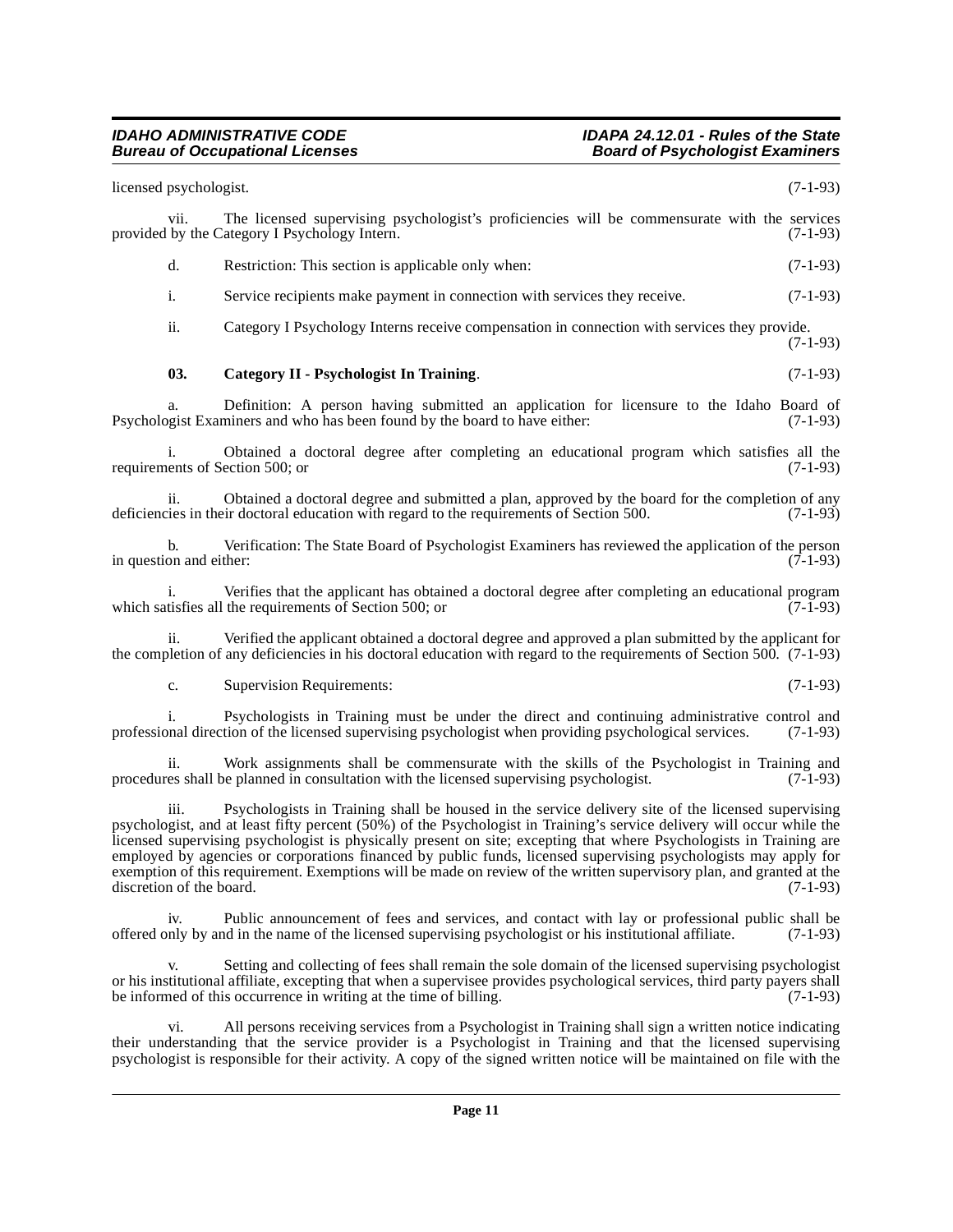licensed supervising psychologist. (7-1-93)

vii. The licensed supervising psychologist's proficiencies will be commensurate with the services provided by the Category II Psychologist in Training. (7-1-93)

## <span id="page-11-1"></span>**04. Category III - Psychologist Under Supervision**. (7-1-93)

a. Definition: A person having submitted an application for licensure to the Idaho Board of opeist Examiners and who has been found by the board to have: (7-1-93) Psychologist Examiners and who has been found by the board to have:

i. Obtained a doctoral degree, and completed an educational program which satisfies all the requirements of Section 500; and

ii. Completed the EPPP examination with a passing score. (7-1-93)

b. Verification: The State Board of Psychologist Examiners has reviewed the application and:(7-1-93)

i. Verified the applicant has obtained a doctoral degree and completed an educational program which satisfies all the requirements of Section 500; and (7-1-93)

ii. Verified the applicant has completed the EPPP examination with a passing score. (7-1-93)

c. Supervision Requirements: (7-1-93)

i. Psychologists Under Supervision shall be under the continuing professional direction, though not necessarily administrative control, of the licensed supervising psychologist when providing psychological services. (7-1-93)

ii. Work assignments shall be commensurate with the skills of the Psychologist Under Supervision and procedures shall be planned in consultation with the licensed supervising psychologist. (7-1-93)

iii. Public announcement of fees and services, and contact with lay or professional public shall be offered only by and in the name of the supervising licensed psychologist or his institutional affiliate. However, if the Psychologist Under Supervision is employed by either a privately financed agency or corporation or a publicly funded agency or corporation; then public announcement of fees and services with lay or professional public may be offered in the name of those organizations as long as the supervised status of the Psychologist Under Supervision and the name, address and telephone number of the licensed supervising psychologist are made clear to the public. (7-1-93)

Setting and collecting of fees shall remain the sole domain of the licensed supervising psychologist or his institutional affiliate. However, if the Psychologist Under Supervision is employed by either a privately financed agency or corporation or a publicly funded agency or corporation; then the setting and collecting of fees may be offered in the name of those organizations as long as the supervised status of the Psychologist Under Supervision and the name, address and telephone number of the supervising psychologist are made clear to the public; and with the exception that when a supervisee provides psychological services, third party payers shall be informed of this occurrence in writing at the time of billing. (7-1-93) occurrence in writing at the time of billing.

All persons receiving services from a Psychologist Under Supervision shall sign a written notice indicating their understanding that the service provider is a Psychologist Under Supervision and that the licensed supervising psychologist is responsible for their activity. A copy of the signed written notice will be maintained on file with the licensed supervising psychologist. (7-1-93) file with the licensed supervising psychologist.

vi. The licensed supervising psychologist's proficiencies will be commensurate with the services provided by the Category III Psychologist Under Supervision. (7-1-93)

# <span id="page-11-0"></span>**601. -- 649. (RESERVED).**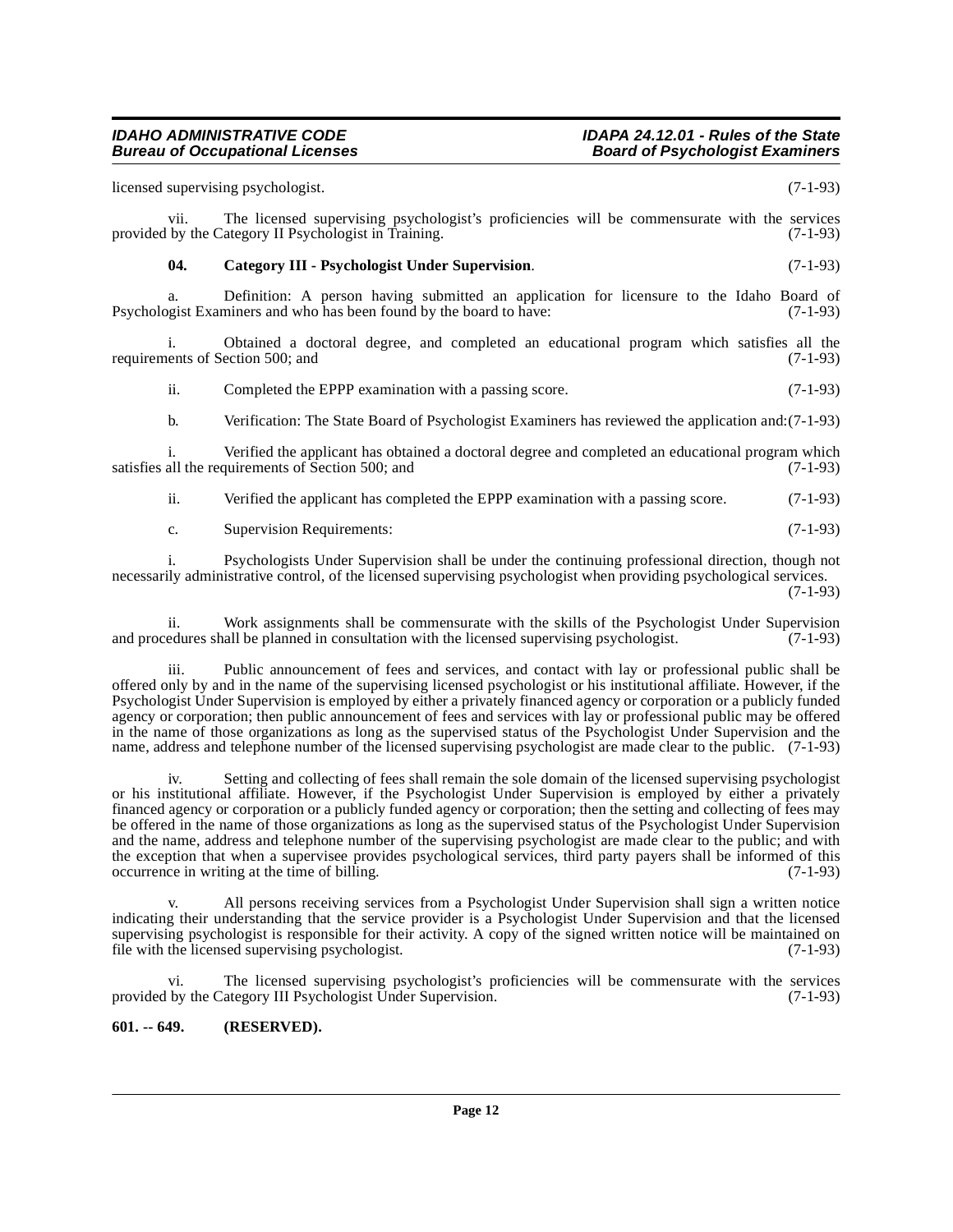## <span id="page-12-0"></span>**650. RULE MAKING HISTORY PRIOR TO JULY 1, 1993 (Rule 650).**

Adopted August 15, 1964 Readopted January 10, 1975 Readopted October 30, 1975 Readopted February 23, 1978 Readopted July 1, 1979 Readopted December 5, 1984 Readopted January 17, 1986 Emergency Rule effective June 15, 1987 Amendments and all rules readopted September 4, 1987 Effective September 24, 1987 Amendments and all rules readopted May 25, 1989 Effective June 14, 1989 Amendments and all rules readopted April 20, 1992 effective May 11, 1992 (7-1-93)

<span id="page-12-1"></span>**651. -- 999. (RESERVED).**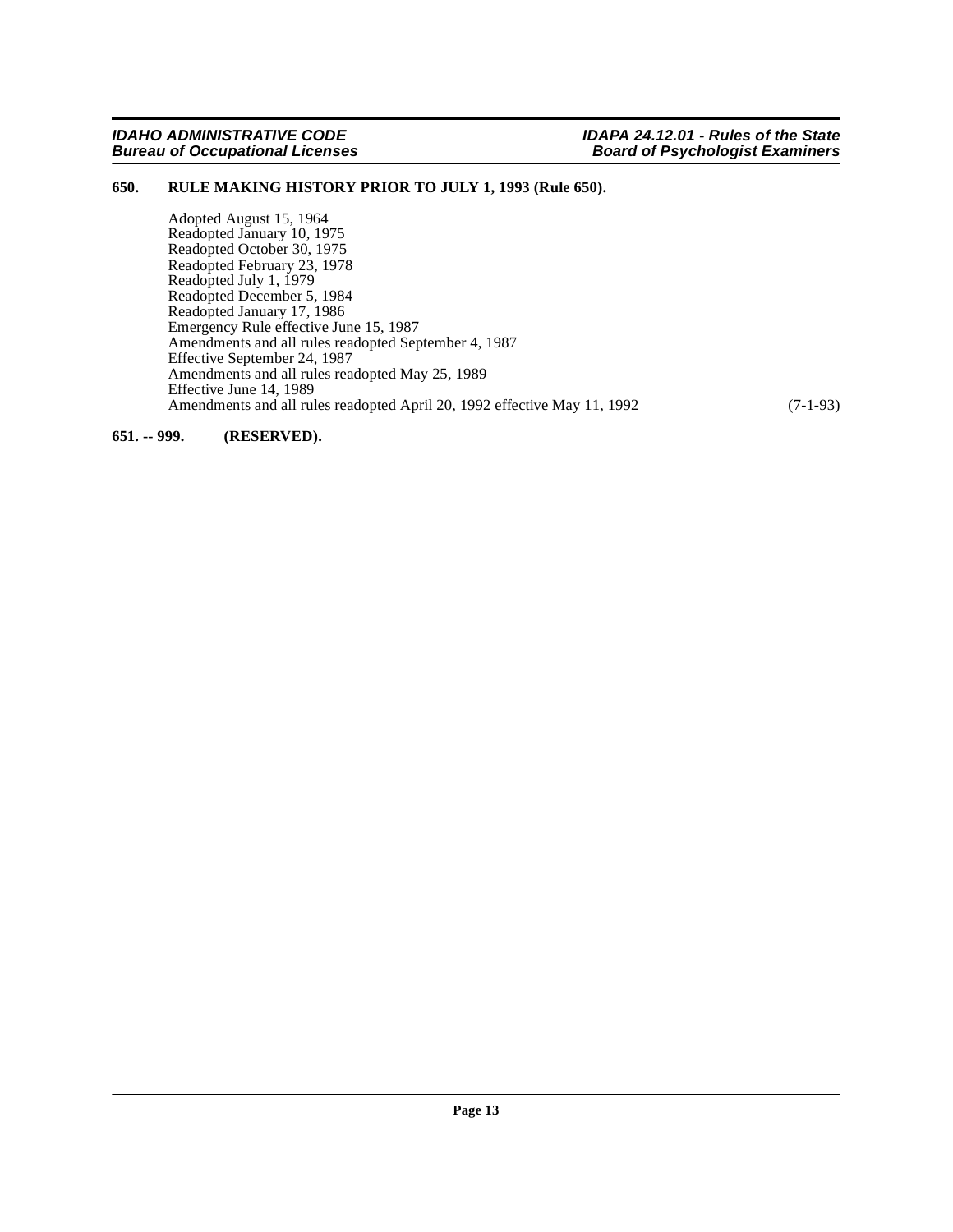# **Subject Index**

## **A**

Amount Of Supervisory Contact, Psychology [8](#page-7-2) Annual Renewal Fee, Psychologist [2](#page-1-11) Application Fee, Psychologist [2](#page-1-12) Authority And Primary Responsibility, Educational And Credentialing Requirements For Psychology Licensure [8](#page-7-3)

# **B**

Board Assessment Of Continuing Education Activities, Licensed Psychologist [5](#page-4-2) Board, Psychologist Examiners [2](#page-1-13)

### **C**

Category I - Psychology Intern, Supervision In The Education Of Psychologists [10](#page-9-0) Category II Psychologist In Training, Supervision In The Education Of Psychologists [11](#page-10-0) Category III - Psychologist Under Supervision, Supervision In The Education Of Psychologists [12](#page-11-1) Certificates Of Satisfactory Attendance And Completion, Licensed Psychologist Continuing Education [4](#page-3-6) Civil Fine, Discipline Upon A Licensed Psychologist [4](#page-3-7) Code Of Ethics, Practice In Psychology [3](#page-2-8) Completed Application, Psychologist Applicants [2](#page-1-14) Conditions For Use Of Service Extenders, Licensed Psychologist [6](#page-5-0) Content Of Program, Educational And Credentialing Requirements For Psychology Licensure [8](#page-7-4) Continuing Education Credit [4](#page-3-8) Continuing Education Requirements For Relicensure In Psychology [4](#page-3-9) Costs And Fees, Discipline Upon A Licensed Psychologist [4](#page-3-10) Credentials To Be Filed By All Applicants, Psychologist Applicants [2](#page-1-15) Credit For International, National And Regional Meetings Of Psychological Organizations [5](#page-4-3) Credit For Other Relevant Workshops,

Licensed Psychologist Classes Or Training Experiences [5](#page-4-4) Curriculum, Requirements For Psychology Licensure [8](#page-7-5)

# **D**

Definitions, IDAPA [2](#page-1-16)4.12.01 2 Discipline, Upon A Licensed Psychologist [4](#page-3-11) Duration And Setting Of Supervised Practice, Psychology [8](#page-7-6)

## **E**

Educational And Credentialing Requirements For Licensure, Psychologist [7](#page-6-2) Eligibility For Reciprocity, Practice In Psychology [3](#page-2-9) Evaluation And Accreditation Of Supervised Practice, Psychology [9](#page-8-2) Examination Fee, Psychologist [2](#page-1-17) Examination, Reexamination Or Reciprocity Fee In Addition To Application Fee, Psychologist [3](#page-2-10) Examinations, Practice In Psychology [3](#page-2-11)

# **F**

Failure Of Exam, Practice In Psychology [3](#page-2-12) Fees, Psychologist [2](#page-1-18)

# **G**

General Provisions For Licensed Psychologists Extending Their Services Through Others [5](#page-4-5) Guidelines For Approval Of Continuing Education Credits [4](#page-3-12) Guidelines For The Supervision In The Education Of Psychologists [9](#page-8-3) Guidelines For Use Of Service Extenders To Licensed Psychologists [5](#page-4-6)

# **L**

Letters Of Reference, Psychologist Applicants [2](#page-1-19) Licensees Who Do Not Fulfill The

Continuing Education Requirements, Licensed Psychologist [4](#page-3-13)

### **N**

Newly Licensed Individuals, Licensed Psychologist [4](#page-3-14) No Temporary Licenses, Practice In

Psychology [3](#page-2-13) Number Of Hours Required, Licensed Psychologist Continuing Education [4](#page-3-15)

# **O**

Official Transcripts, Psychologist Applicants [2](#page-1-20)

### **P**

Post Graduate Experience, Psychologist Applicants [2](#page-1-21) Presentation Of Papers, Licensed Psychologist [5](#page-4-7) Professional Level Of Continuing Education - Time Period Records Kept - Audit, Licensed Psychologist [4](#page-3-16) Program Must Have An Identifiable Body, Educational And Credentialing

Requirements For Psychology Licensure [8](#page-7-7)

# **Q**

Qualifications For Service Extenders, Licensed Psychologist [6](#page-5-1) Qualifications Of Supervisors, Psychology [8](#page-7-8)

# **R**

Reciprocity [3](#page-2-14) Reciprocity Fee, Psychologist [3](#page-2-15) Reexamination Fee, Psychologist [2](#page-1-22) Renewal Of License - Continued Education, Licensed Psychologist [4](#page-3-17) Requirements For Reciprocity, Practice In Psychology [3](#page-2-16) Requirements For Renewal Of License, Licensed Psychologist [4](#page-3-18) Requirements For Supervised Practice, Psychology [8](#page-7-9)

# **S**

Self-Study, Licensed Psychologist [5](#page-4-8)

# **T**

There Must Be An Identifiable Training Faculty And A Psychologist Responsible For The Program [8](#page-7-10)

Time And Place Of Exam, Practice In Psychology [3](#page-2-17) Training In Professional Psychology,

Educational And Credentialing Requirements For Licensure [7](#page-6-3) Training Program, Educational And